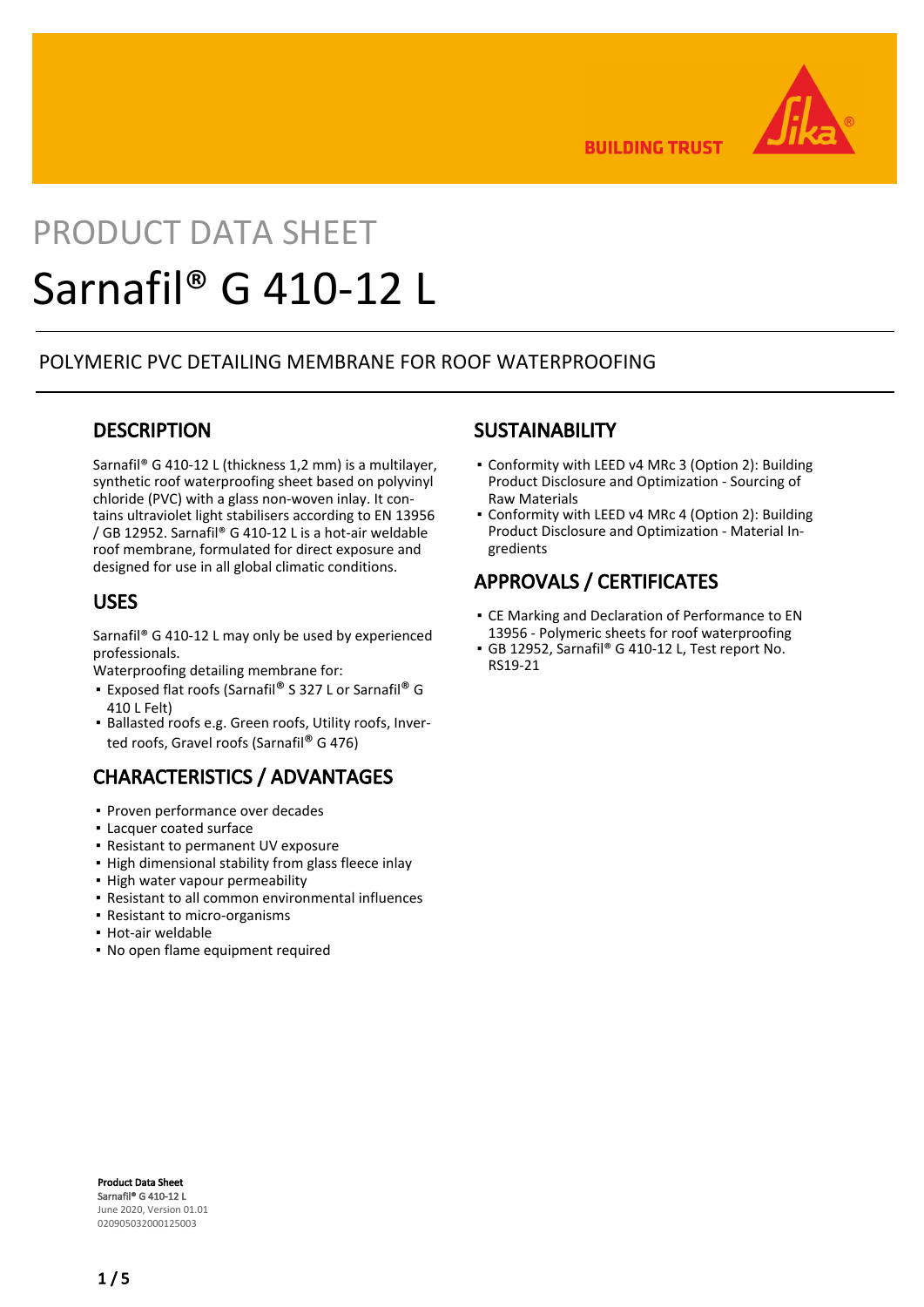# PRODUCT INFORMATION

| Composition                | Polyvinyl Chloride (PVC)                                                                                                                                                                                                                                                                                                               |                                  |  |  |
|----------------------------|----------------------------------------------------------------------------------------------------------------------------------------------------------------------------------------------------------------------------------------------------------------------------------------------------------------------------------------|----------------------------------|--|--|
| Packaging                  | Standard rolls are wrapped individually in a blue PE-foil.                                                                                                                                                                                                                                                                             |                                  |  |  |
|                            | Packing unit                                                                                                                                                                                                                                                                                                                           | Refer to price list              |  |  |
|                            | Roll length                                                                                                                                                                                                                                                                                                                            | 25,00 m                          |  |  |
|                            | Roll width                                                                                                                                                                                                                                                                                                                             | $2,00 \, \text{m}$               |  |  |
|                            | Roll weight                                                                                                                                                                                                                                                                                                                            | 82 kg                            |  |  |
|                            | Refer to current price list for packaging variations.                                                                                                                                                                                                                                                                                  |                                  |  |  |
| Appearance / Colour        | Surface                                                                                                                                                                                                                                                                                                                                | matt                             |  |  |
|                            | Colours                                                                                                                                                                                                                                                                                                                                |                                  |  |  |
|                            | <b>Top Surface</b>                                                                                                                                                                                                                                                                                                                     | white (other colours on request) |  |  |
|                            | <b>Bottom surface</b>                                                                                                                                                                                                                                                                                                                  | dark grey                        |  |  |
| <b>Shelf life</b>          | 5 years from date of production.                                                                                                                                                                                                                                                                                                       |                                  |  |  |
| <b>Storage conditions</b>  | Product must be stored in original unopened and undamaged packaging in<br>dry conditions and temperatures between +5 °C and +30 °C. Store in a ho-<br>rizontal position. Do not stack pallets of the rolls on top of each other, or<br>under pallets of any other materials during transport or storage. Always<br>refer to packaging. |                                  |  |  |
| <b>Product Declaration</b> | EN 13956: Polymeric sheets for roof waterproofing<br>GB 12952 - Type G                                                                                                                                                                                                                                                                 |                                  |  |  |
| <b>Visible Defects</b>     | Pass                                                                                                                                                                                                                                                                                                                                   | (EN 1850-2)                      |  |  |
| Length                     | 25 m (-0 / +5 %)                                                                                                                                                                                                                                                                                                                       | (EN 1848-2)                      |  |  |
| Width                      | $2 m (-0.5 / +1%)$                                                                                                                                                                                                                                                                                                                     | (EN 1848-2)                      |  |  |
| <b>Effective Thickness</b> | 1,2 mm ( $-5$ / $+10$ %)                                                                                                                                                                                                                                                                                                               | (EN 1849-2)                      |  |  |
| <b>Overall Thickness</b>   | 1,2 mm (-5 % / +10 %)                                                                                                                                                                                                                                                                                                                  | (GB 12952)                       |  |  |
| <b>Straightness</b>        | $\leq 30$ mm                                                                                                                                                                                                                                                                                                                           | (EN 1848-2)                      |  |  |
| <b>Flatness</b>            | $\leq 10$ mm                                                                                                                                                                                                                                                                                                                           | (EN 1848-2)                      |  |  |
| Mass per unit area         | 1,62 kg/m <sup>2</sup> (-5 / +10 %)                                                                                                                                                                                                                                                                                                    | (EN 1849-2)                      |  |  |

# TECHNICAL INFORMATION

| <b>Resistance to Impact</b>      | hard substrate                                                       | $\geq$ 450 mm                | (EN 12691)    |
|----------------------------------|----------------------------------------------------------------------|------------------------------|---------------|
|                                  | soft substrate                                                       | $\geq 800$ mm                |               |
|                                  | watertight                                                           |                              | (GB/T20624.2) |
| <b>Resistance to Static Load</b> | soft substrate                                                       | $\geq 20$ kg                 | (EN 12730)    |
|                                  | rigid substrate                                                      | $\geq$ 20 kg                 |               |
|                                  | watertight                                                           |                              | (GB/T328.25)  |
| Tensile strength                 | longitudinal $(md)^{1}$                                              | $\geq$ 8.5 N/mm <sup>2</sup> | (EN 12311-2)  |
|                                  | transversal (cmd) <sup>2)</sup>                                      | $\geq$ 8,5 N/mm <sup>2</sup> |               |
|                                  | longitudinal $(md)^{1}$                                              | $\geq 10$ MPa                | (GB/T328.9)   |
|                                  | transversal (cmd) <sup>2)</sup>                                      | $\geq 10$ MPa                |               |
|                                  | $1)$ md =<br>machine direction<br>$2)$ cmd = cross machine direction |                              |               |

Product Data Sheet Sarnafil® G 410-12 L June 2020, Version 01.01 020905032000125003



**BUILDING TRUST**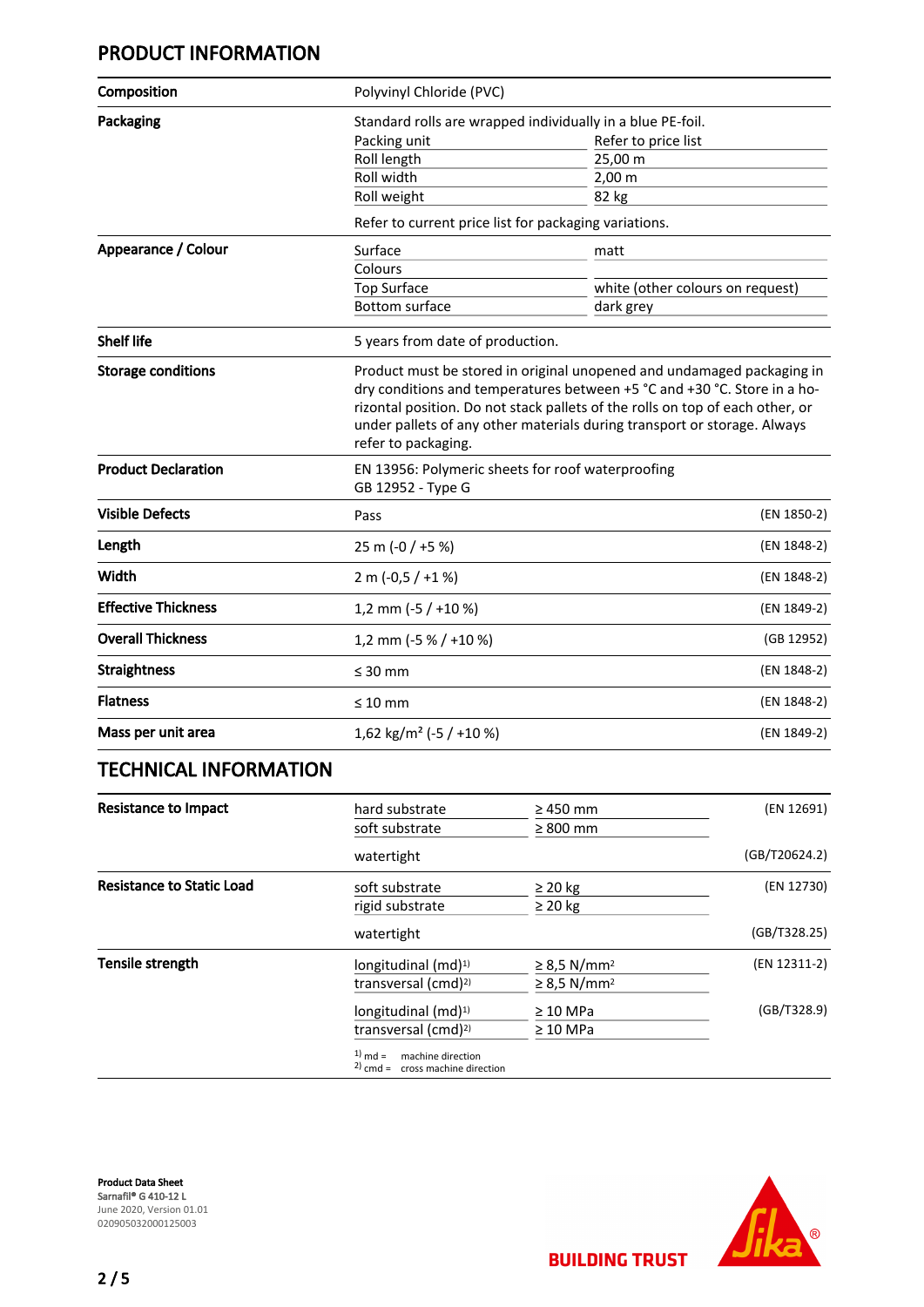| Elongation                                     | longitudinal (md)1)<br>transversal (cmd) <sup>2)</sup>                                                                                                                                                                                                                                                                                                                               | $\geq 180 \%$<br>$\geq 180 \%$ | (EN 12311-2)               |
|------------------------------------------------|--------------------------------------------------------------------------------------------------------------------------------------------------------------------------------------------------------------------------------------------------------------------------------------------------------------------------------------------------------------------------------------|--------------------------------|----------------------------|
|                                                | $1)$ md =<br>machine direction<br>$2)$ cmd = cross machine direction                                                                                                                                                                                                                                                                                                                 |                                |                            |
| <b>Elongation at break</b>                     | $\geq 200 \%$                                                                                                                                                                                                                                                                                                                                                                        |                                | (GB/T328.9)                |
| <b>Dimensional stability</b>                   | longitudinal (md) <sup>1)</sup><br>transversal (cmd) <sup>2)</sup>                                                                                                                                                                                                                                                                                                                   | ≤ $ 0,2 $ %<br>≤   0,2   %     | (EN 1107-2)                |
|                                                | ≤ 0,1 %<br>$1)$ md = machine direction<br>$2)$ cmd = cross machine direction                                                                                                                                                                                                                                                                                                         |                                | (GB/T328.13)               |
| <b>Tear Strength</b>                           | $\geq 50$ N/mm                                                                                                                                                                                                                                                                                                                                                                       |                                | (GB/T529)                  |
| <b>Joint Peel Resistance</b>                   | Failure mode: C, no failure of the joint                                                                                                                                                                                                                                                                                                                                             |                                | (EN 12316-2)               |
|                                                | $\geq 3$ N/mm                                                                                                                                                                                                                                                                                                                                                                        |                                | (GB/T328.21)               |
| <b>Foldability at Low Temperature</b>          | ≤ -25 °C                                                                                                                                                                                                                                                                                                                                                                             |                                | (EN 495-5)                 |
|                                                | no crack                                                                                                                                                                                                                                                                                                                                                                             |                                | (GB/T328.15)               |
| <b>Reaction to fire</b>                        | Class E                                                                                                                                                                                                                                                                                                                                                                              |                                | (GB 8624 / EN13501-1)      |
| <b>Effect of Liquid Chemicals, Including</b>   | tensile strength retention                                                                                                                                                                                                                                                                                                                                                           | $\geq 85 \%$                   | (GB/T18244)                |
| Water                                          | elongation retention                                                                                                                                                                                                                                                                                                                                                                 | $\geq 80 \%$                   |                            |
|                                                | low temperature bend                                                                                                                                                                                                                                                                                                                                                                 | no crack                       |                            |
| <b>Retention of Properties after Heat Age-</b> | tensile strength retention                                                                                                                                                                                                                                                                                                                                                           | $\geq 85 \%$                   | (GB/T18244)                |
| ing                                            | elongation retention                                                                                                                                                                                                                                                                                                                                                                 | $\geq 80$ %                    |                            |
|                                                | low temperature bend                                                                                                                                                                                                                                                                                                                                                                 | no crack                       |                            |
| <b>Resistance to UV Exposure</b>               | Pass (> 5 000 h / grade 0)                                                                                                                                                                                                                                                                                                                                                           |                                | (EN 1297)                  |
| <b>Resistance to Weathering</b>                | tensile strength retention                                                                                                                                                                                                                                                                                                                                                           | $\geq 85 \%$                   | (GB/T18244)                |
|                                                | elongation retention                                                                                                                                                                                                                                                                                                                                                                 | $\geq 80 \%$                   |                            |
|                                                | low temperature bend                                                                                                                                                                                                                                                                                                                                                                 | no crack                       |                            |
| <b>Water Vapour Transmission</b>               | $\mu$ = 15 000                                                                                                                                                                                                                                                                                                                                                                       |                                | (EN 1931)                  |
| <b>Water absorption</b>                        | wet weight                                                                                                                                                                                                                                                                                                                                                                           | $\leq 4\%$                     | (GB 12952)                 |
|                                                | dry weight                                                                                                                                                                                                                                                                                                                                                                           | $\ge -0.4 %$                   |                            |
| Watertightness                                 | Pass<br>watertight                                                                                                                                                                                                                                                                                                                                                                   |                                | (EN 19289)<br>(GB/T328.10) |
| <b>Solar Reflectance</b>                       | 0,80                                                                                                                                                                                                                                                                                                                                                                                 |                                | (GJB 2502.2)               |
| <b>Solar Reflectance Index</b>                 | 106 (white, initial)                                                                                                                                                                                                                                                                                                                                                                 |                                | (ASTM E 1980)              |
| <b>SYSTEMS</b>                                 |                                                                                                                                                                                                                                                                                                                                                                                      |                                |                            |
| <b>System Structure</b>                        | The following products must be considered for use depending on roof<br>design:<br>• Sarnafil <sup>®</sup> Metal Sheet<br>• Sarnabar <sup>®</sup><br>• Sarna Seam Cleaner<br>• Sarnacol® 2170 (contact adhesive)<br>• Sarna Cleaner<br>Ancillary products: wide range of accessories is available e.g. prefabricated<br>parts, roof drains, scuppers, walkway pads and decor profiles |                                |                            |
| Compatibility                                  | Not compatible in direct contact with bitumen, tar, fat, oil, solvent con-<br>taining materials and other plastic materials, e.g. expanded polystyrene<br>(EPS), extruded polystyrene (XPS), polyurethane (PUR), polyisocyanurate                                                                                                                                                    |                                |                            |
| <b>Product Data Sheet</b>                      |                                                                                                                                                                                                                                                                                                                                                                                      |                                |                            |

Sarnafil® G 410-12 L June 2020, Version 01.01 020905032000125003

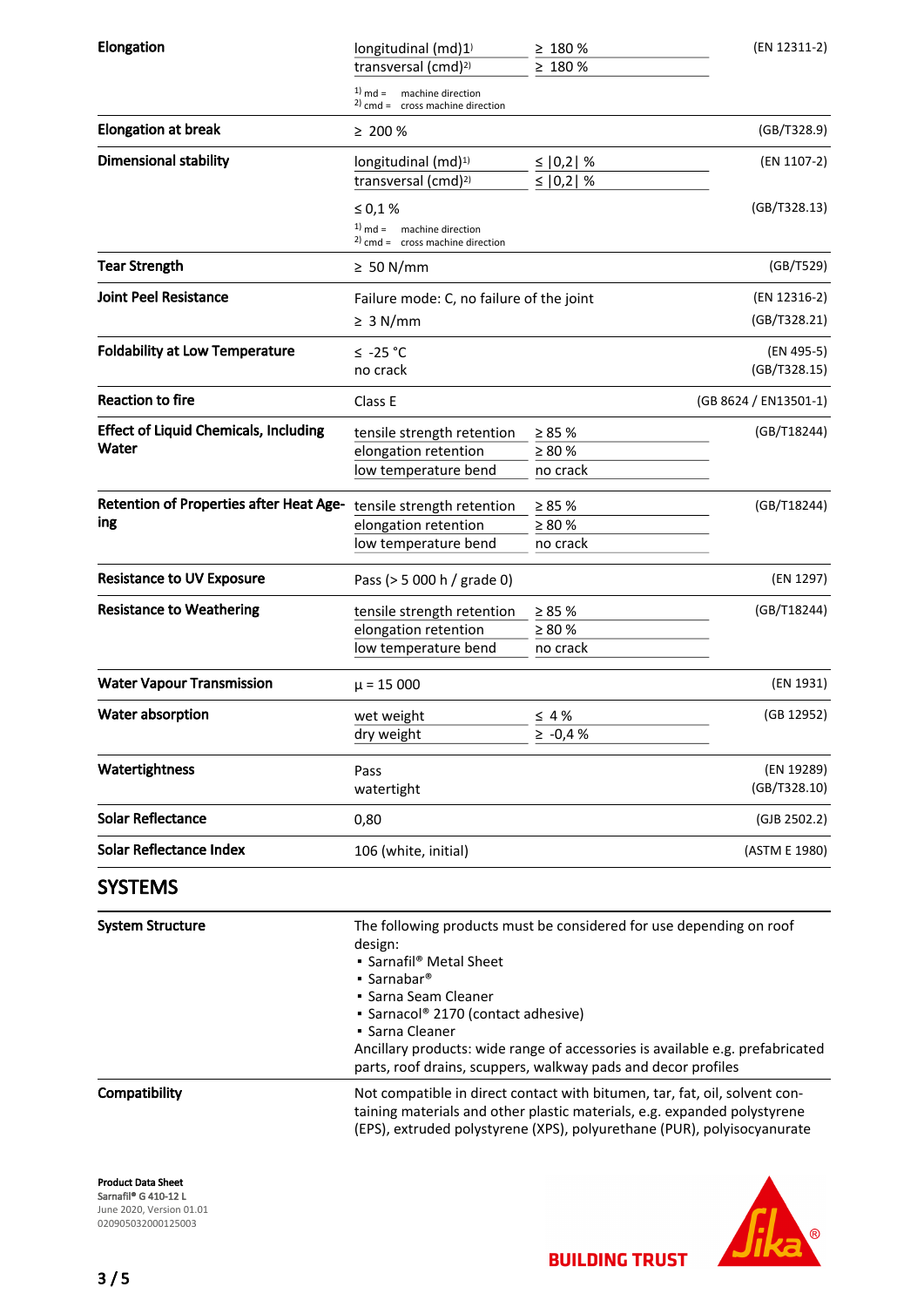## APPLICATION INFORMATION

Ambient Air Temperature -20 °C min. / +60 °C max.

Substrate Temperature  $-30 °C$  min.  $/ +60 °C$  max.

## APPLICATION INSTRUCTIONS

#### EQUIPMENT

#### Hot welding overlap seams

Electric hot-air welding equipment, such as hand held manual hot air welding equipment and pressure rollers or automatic hot air welding machines with controlled hot-air temperature capability of a minimum +600 °C.

Recommended type of equipment:

- Manual: Leister Triac
- Semi-automatic: Leister Triac Drive

▪ Automatic: Sarnamatic 681/ Leister Varimat

#### SUBSTRATE QUALITY

The substrate surface must be uniform, smooth and free of any sharp protrusions or burrs, etc. Sarnafil® G 410-12 L must be separated from any incompatible substrates / materials by an effective separation layer to prevent accelerated ageing. The supporting layer must be compatible to the membrane, solvent resistant, clean, dry and free of grease and dust. Metal sheets must be degreased with Sarna Cleaner before adhesive is applied.

#### APPLICATION

#### Installation procedure

Strictly follow installation procedures as defined in method statements, application manuals and working instructions which must always be adjusted to the actual site conditions.

#### Flashings

Refer to standard details in Application Manual

#### Hot welding overlap seams

Overlap seams must be welded by electric hot welding equipment. Welding parameters including temperature, machine speed, air flow, pressure and machine settings must be evaluated, adapted and checked on site according to the type of equipment and the climatic conditions prior to welding. The effective width of welded overlaps by hot-air must be a minimum 20 mm.

#### Testing overlap seams

The seams must be mechanically tested with screwdriver (rounded edges) to ensure the integrity/completion of the weld. Any imperfections must be rectified by hot air welding.

## FURTHER INFORMATION

#### Installation

▪ Application Manual

## IMPORTANT CONSIDERATIONS

Installation work must only be carried out by Sika® trained and approved contractors experienced in this type of application.

- Ensure Sarnafil® G 410-12 L is prevented from direct contact with incompatible materials (refer to compatibility section).
- Do not apply to wet, damp or unclean surfaces
- The use of some ancillary products such as adhes-▪ ives, cleaners and solvents is limited to temperatures above +5 °C. Observe temperature limitations in the appropriate Product Data Sheets.
- **•** Special measures may be compulsory for installation below +5 °C ambient temperature due to safety requirements in accordance with national regulations.

# BASIS OF PRODUCT DATA

All technical data stated in this Data Sheet are based on laboratory tests. Actual measured data may vary due to circumstances beyond our control.

# LOCAL RESTRICTIONS

Note that as a result of specific local regulations the declared data and recommended uses for this product may vary from country to country. Consult the local Product Data Sheet for the exact product data and uses.

# ECOLOGY, HEALTH AND SAFETY

Fresh air ventilation must be ensured, when working (welding) in closed rooms. Installation of RAL 9016 SR type requires the use of UV protection goggles.

Product Data Sheet Sarnafil® G 410-12 L June 2020, Version 01.01 020905032000125003



**BUILDING TRUST**